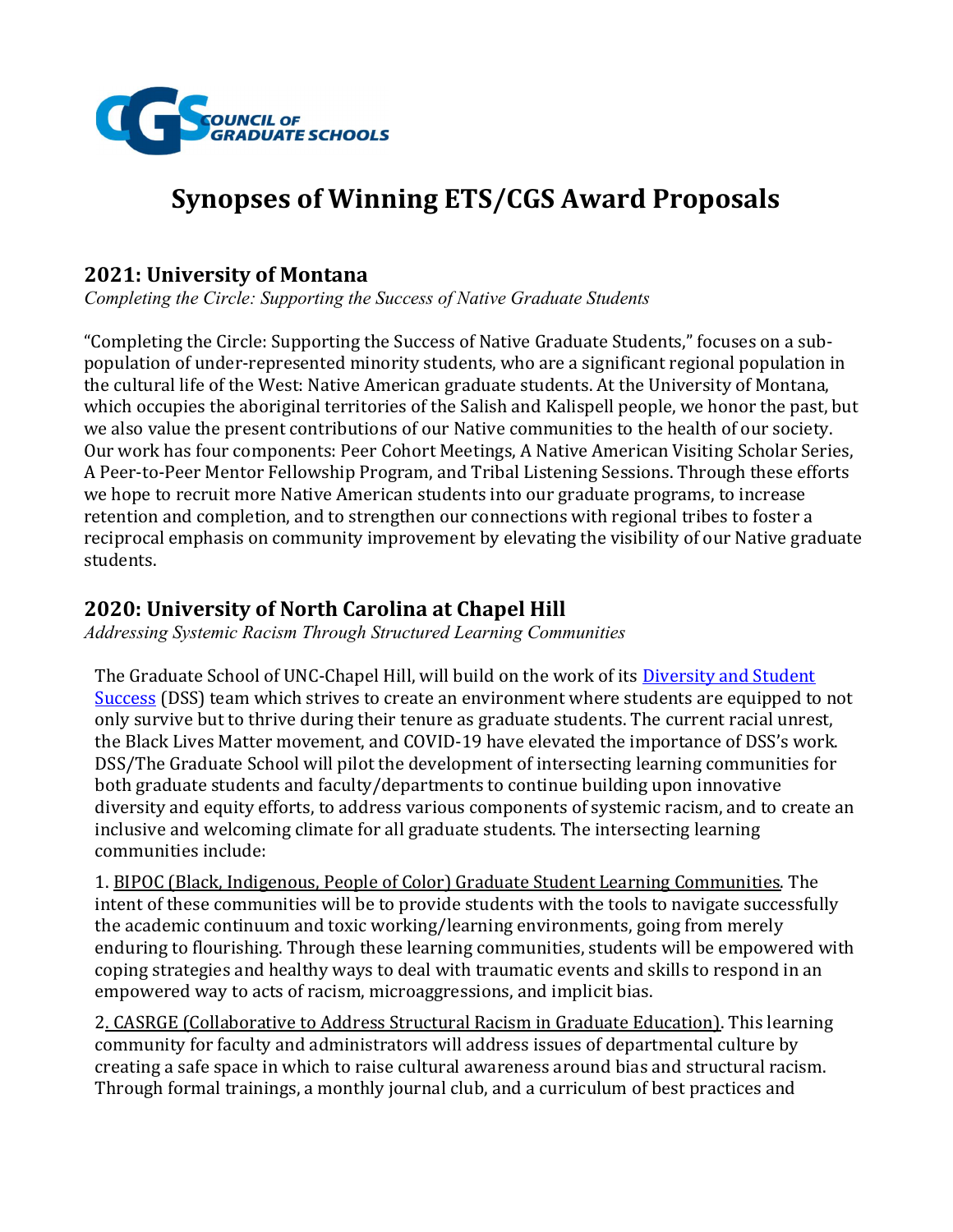resources for creating an overall inclusive departmental environment, we will support individual learning communities as they develop department-specific strategies to combat structural racism.

3. Intersecting Activities between BIPOC and CASRGE Learning Communities: We will work with students to develop "Resolution/ Solution" projects that will allow them to engage with campus leadership and become a tangible part of the change that is needed / anti-racism efforts. For example, we will use scripts written and performed by MFA graduate students of color to bring voice and visuals to the lived experiences of UNC BIPOC graduate students. These projects will be utilized for both training sessions and to promote dialogue with the CASRGE and BIPOC Learning Communities.

The intersectional learning communities will build upon the existing mission and philosophy of holistic student success applied in all the DSS initiatives, which includes the Carolina Grad Student F1RSTS, Global Grads, Initiative for Minority Excellence, Military-Affiliated Grads, and Queer Graduate and Professional Students, as well as the Summer Undergraduate Pipeline (SUP) recruitment initiative. DSS was created to better retain students from diverse backgrounds, to see them through degree completion, and have a positive impact on their experience as graduate or professional students at UNC-Chapel Hill. Central to the creation of each initiative has been the care and encouragement of the "whole" student, not just their academic success, but also their holistic development. By improving individual departmental climates and promoting healthy dialog with students, we will provide a healthy environment for overall student success which should further increase retention and student success.

#### 2019: Wayne State University

Success for Underrepresented students in Graduate Education (SURGE)

Urban universities serve as main entry point into higher education for underrepresented (UR) students. Wayne State University (WSU) is an urban research-intensive university in Detroit where more than a third its undergraduates come from underrepresented backgrounds, yet persistence to graduate programs is low. UR students face many challenges including tuition costs, the need to work to support their families, feelings of isolation on campus, and lack of support in the application process because those closest to them have limited experience with university application and financial aid processes. To address these issues, we have designed an innovative and multi-faceted approach consisting of:

1. Peer Mentoring: Undergraduate students from underrepresented backgrounds will be paired with graduate mentors during one academic year. We will partner with three long-standing student success initiatives on campus: The Center for Latino/a Studies, McNair Scholars, and the Office of Multicultural Student Engagement (OMSE) to enhance our recruitment capabilities and facilitate our ability to focus our support on first-generation, historically underrepresented students. Mentees will work with graduate students to learn about graduate school, develop career goals for post-graduation, explore relevant graduate programs and complete graduate school application materials. The year-long program will be focused on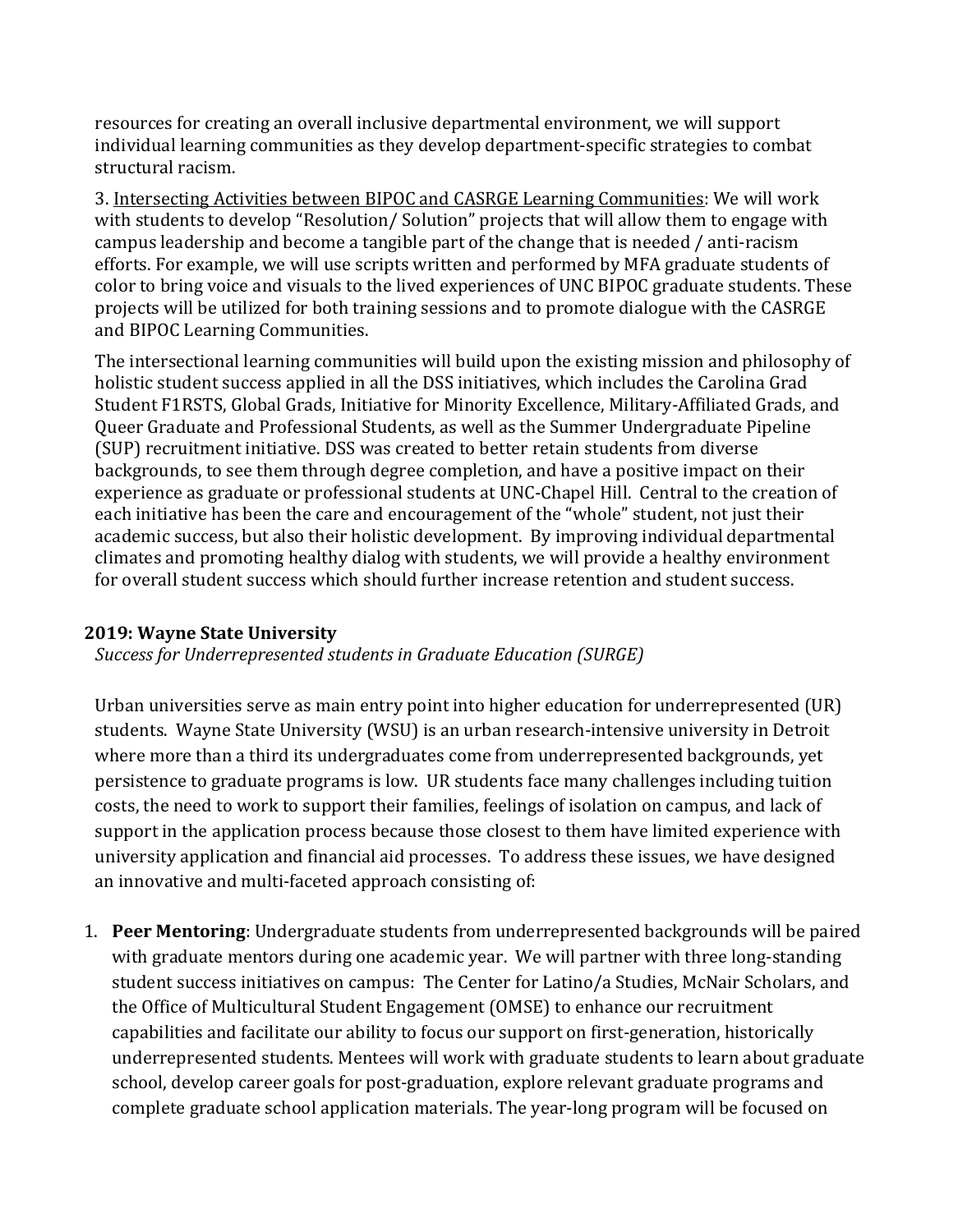developing a support network, helping students develop a sense of belonging and a growth mindset, and reduce "imposter syndrome".

- 2. Mentee and Mentor Training: Graduate student mentors will participate in inclusive mentoring and leadership training, as well as learn to participate in inclusive mentoring networks. Mentees will participate in graduate application bootcamps, financial literacy seminars, as well as workshops focused on demonstrating critical thinking skills, writing purpose statements; preparing for interviews, selecting and working with faculty and career mentors, and managing conflict and stress.
- 3. Scholarship Funding: Dedicated scholarship funding will be available for students who have completed the program and been accepted into a master's program. Availability of financial support affects university attendance and persistence for students in general, and for UR students in particular. AGRADE scholarships will reduce both the cost and time required to complete a master's degree thereby supporting persistence.

# 2018: Vanderbilt University

Supporting the Transformation from Students to Leaders

The Graduate School at Vanderbilt University, with campus and external partners, will promote graduate student leadership development through three innovative interventions. Woven through all three focus areas will be programming that pays particular attention to the needs of first-generation students, those from underrepresented minorities, and women in the academy.

- 1. FirstGen Success: In a structured first-year experience for graduate students who selfidentify as first generation (those without a parent who has attended college), students will participate in three streams of support: discussion groups and social events led by a first generation faculty leader; formal training events covering skills, resources, culture norms and career development; and an etiquette dinner providing experiential learning of professional norms.
- 2. Training Tomorrows' Mentors: By providing high-quality intervention for both mentors and mentees, we aim to improve the quality of mentoring at Vanderbilt and beyond, in this generation and the next, because we believe by training mentees we can positively affect the quality of tomorrow's mentors. Programming in this priority area will depend largely on external specialists and train-the-trainer efforts toward training students and faculty to be better communicators as well as training Vanderbilt staff for sustainability of the efforts. Programming will include a specific emphasis on mentoring that fosters an environment of inclusiveness.
- 3. Managing Conflict and Difficult Conversations: Numerous obstacles encountered by graduate students could be ameliorated through building both student and faculty confidence when confronting conflict. External mediation skills trainers will conduct 2 workshops for students, postdocs, faculty and staff. Participants will gain the confidence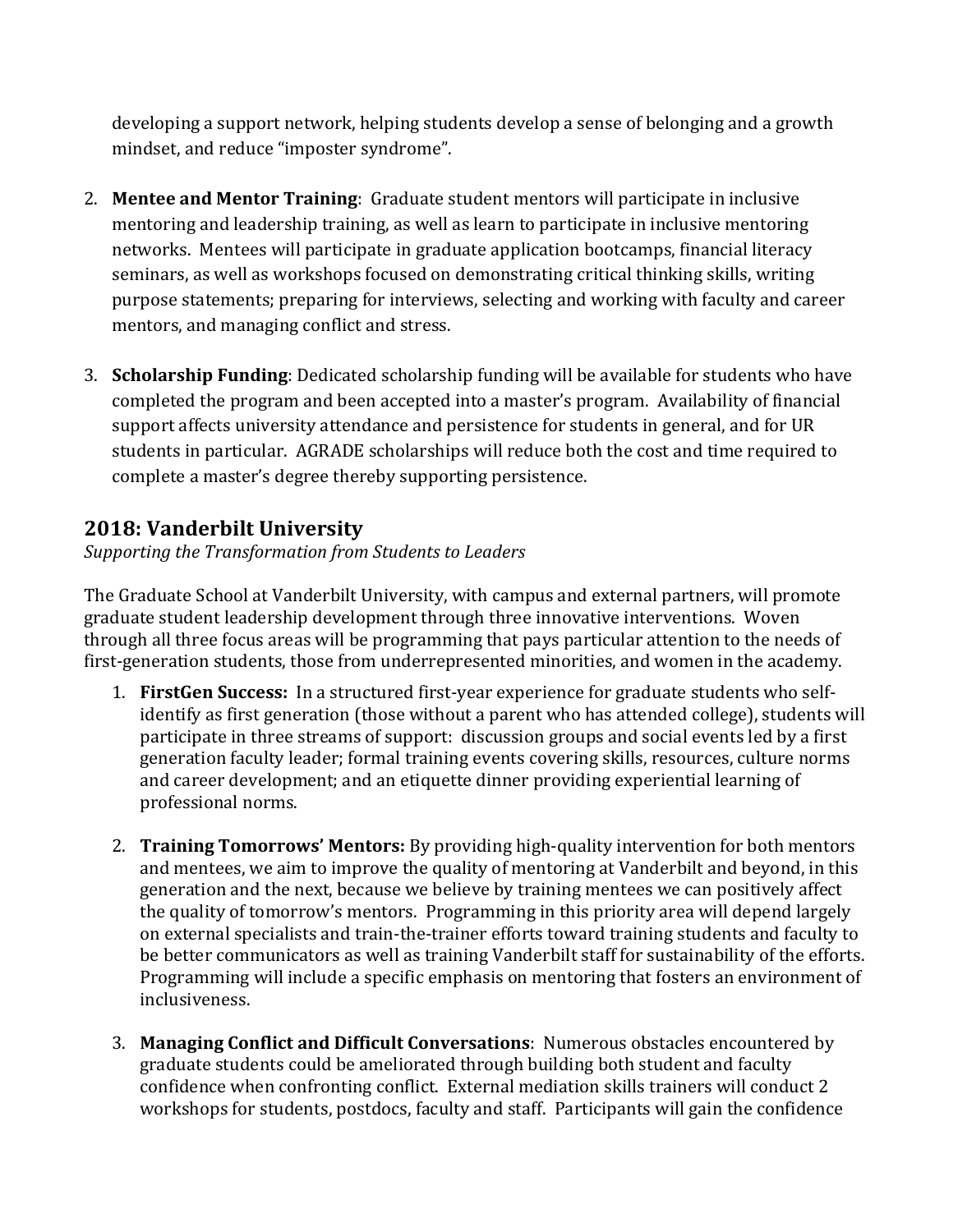and skills needed to approach difficult subjects and learn skills to successfully navigate such discussions. Our Graduate Life Coach will then roll these efforts into a sustainable departmental roadshow available upon request by departments, programs and student groups.

#### 2017: University of Washington

U501: Extend the Reach

The Graduate School at the University of Washington will expand its University 501 (U501) online orientation modules and reach more students, staff and faculty at our own university, as well as at other universities. U501 "flips" orientation so all incoming graduate and professional students can view online modules containing text and videos with students, faculty and staff introducing key information before they arrive on campus.

Students may access these at any time - day or night, in any country, at their own pace. It introduces the nuts and bolts of graduate school, gives an overview of the graduate student experience and details resources and support systems.

- Internal to the UW, usage rates and user feedback from the 2017 pilot will be used to refine existing and add new content to further prepare students to transition to the UW. We will also identify individual UW graduate programs interested in tailoring this information to their own orientations, and we will work directly with these programs to pilot their specific versions.
- Externally, we will develop instructional modules to guide other universities -- research and non-research, master's granting, public and private -- in building their own online orientations. Comprehensive modules will ensure greater reach and effectiveness in delivery of their own orientations by taking users through a step-by-step process delivered in a format similar to U501 itself.

### 2016: Cornell University

Cornell University Innovative Inclusion Interventions (I3): Promoting Graduate Student Success through Advancements in the Climate of Graduate Education

The Graduate School at Cornell University, with campus-wide partners, will promote graduate student success and a more inclusive climate through four innovative interventions supporting the academic and social engagement of graduate students across identities.

- 1. **Summer Success Symposium**: In an event for new and continuing research degree students who have received fellowships in support of diversity, and/or identify as firstgeneration college (FGC) students and/or students of color, participants form connections with peers across graduate fields and establish a sense of community, and engage with successful Cornell Ph.D. alumni and faculty from diverse backgrounds.
- 2. Interactive Theatre. Through moderated discussions regarding video recordings of an interactive theatre project, student and faculty participants in My Voice, My Story: Lived Experiences of Graduate and Professional Students encounter the diverse lived experiences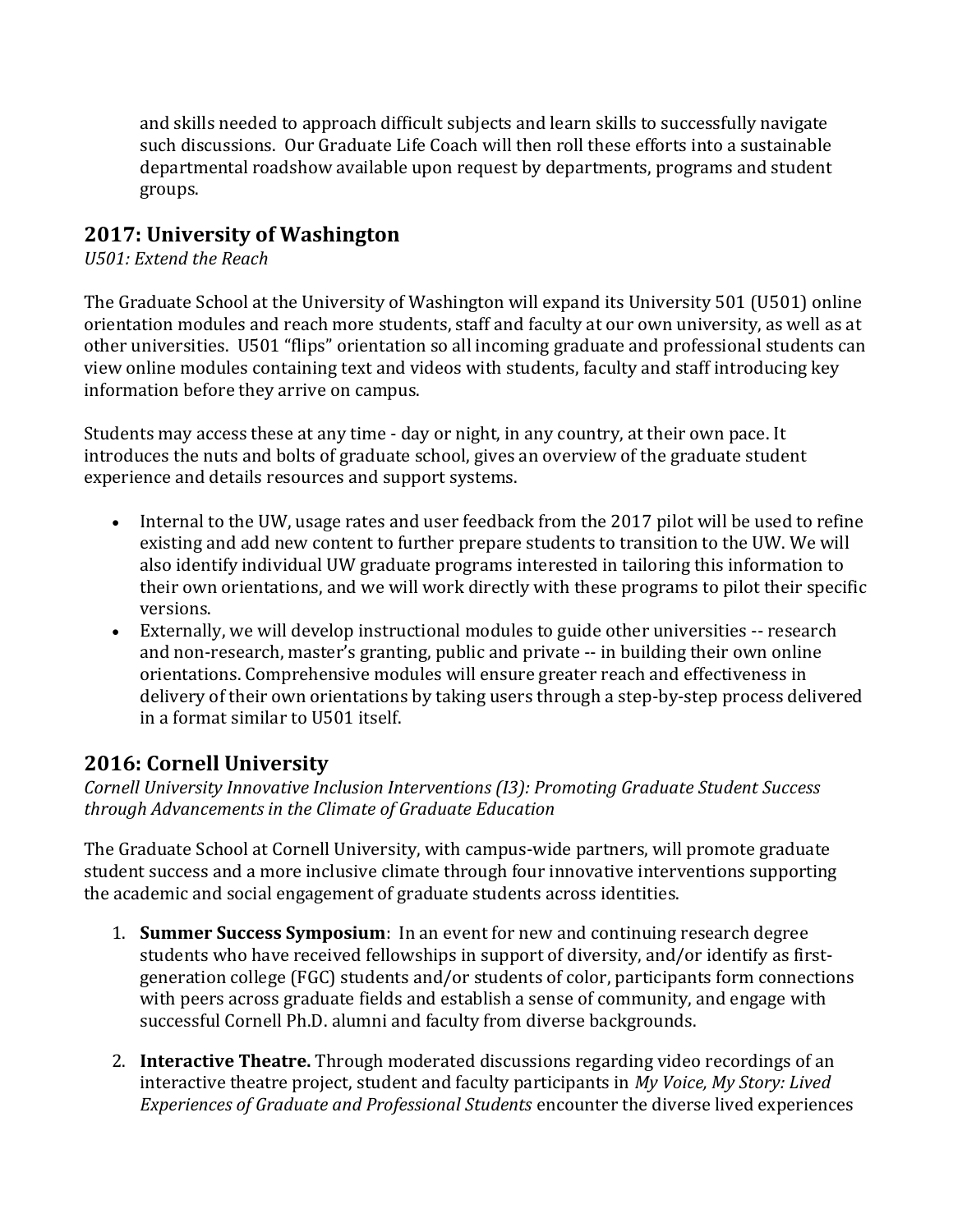of Cornell graduate students and achieve listening for understanding, comprehension of the impacts of exclusion and inclusion in the learning and research environment, respect for mutual similarities and differences, and awareness of unconscious bias and how to confront it.

- 3. Intergroup Dialogue Project. Students contribute to transforming the campus climate through participation in the Intergroup Dialogue Project (IDP) immersion program, facilitating communication across social, cultural, and power differences, in a critical and meaningful way.
- 4. Inclusive Teaching. Participants in the Inclusive Teaching Institute (ITI) for Graduate Students and Postdocs, co-sponsored by Cornell University's Center for the Integration of Research, Teaching, and Learning (CU-CIRTL) and the Center for Teaching Excellence (CTE) engage in complex discussions about diversity and inclusion, and learn how to incorporate inclusive teaching practices into their classrooms at Cornell and beyond.

# 2015: University of California, Los Angeles

Smart Recommendations: Digital Guidance & Support throughout a UCLA Graduate Student's Academic Career

Building on an existing website, GRAPE (Graduate and Postdoctoral Educational Support), this proposal is to build an engine called Smart Recommendations to deliver funding information to students based on their unique backgrounds, academic pursuits, and aspirational goals, and also on choices they previously made on the website. Once the platform is built, it will be expanded to deliver other types of recommendations such as on campus processes, seminars and workshops, professional and career development opportunities, and key deadlines. Smart Recs will push content and empower students to act.

The GRAPES website was redesigned to make it more usable and made information more easily discoverable. The next step which this project will undertake is to make the information retrievable based on past use and to make user-specific recommendations. The first stage will be open to new and continuing UCLA students and postdocs; future plans are to extend access to other populations at UCLA. UCLA is open to sharing underlying technology and infrastructure with other institutions that seek to implement similar functionality.

The program will be assessed with existing pipeline programs through surveys and focus groups. After initial testing, Smart Recs will be rolled out to the entire UCLA graduate student population and will be assessed to characterize user satisfaction, interest and behaviors. Analytics will be used to gauge student interests in specific events and workshops to ad in planning and resource allocation.

# 2014: Duke University

Duke OPTIONS: Online Professional development Tool for Individual OpportuNitieS

Duke Options is an online professional development planning tool that helps doctoral students identify career opportunities and target their professional development activities to reach their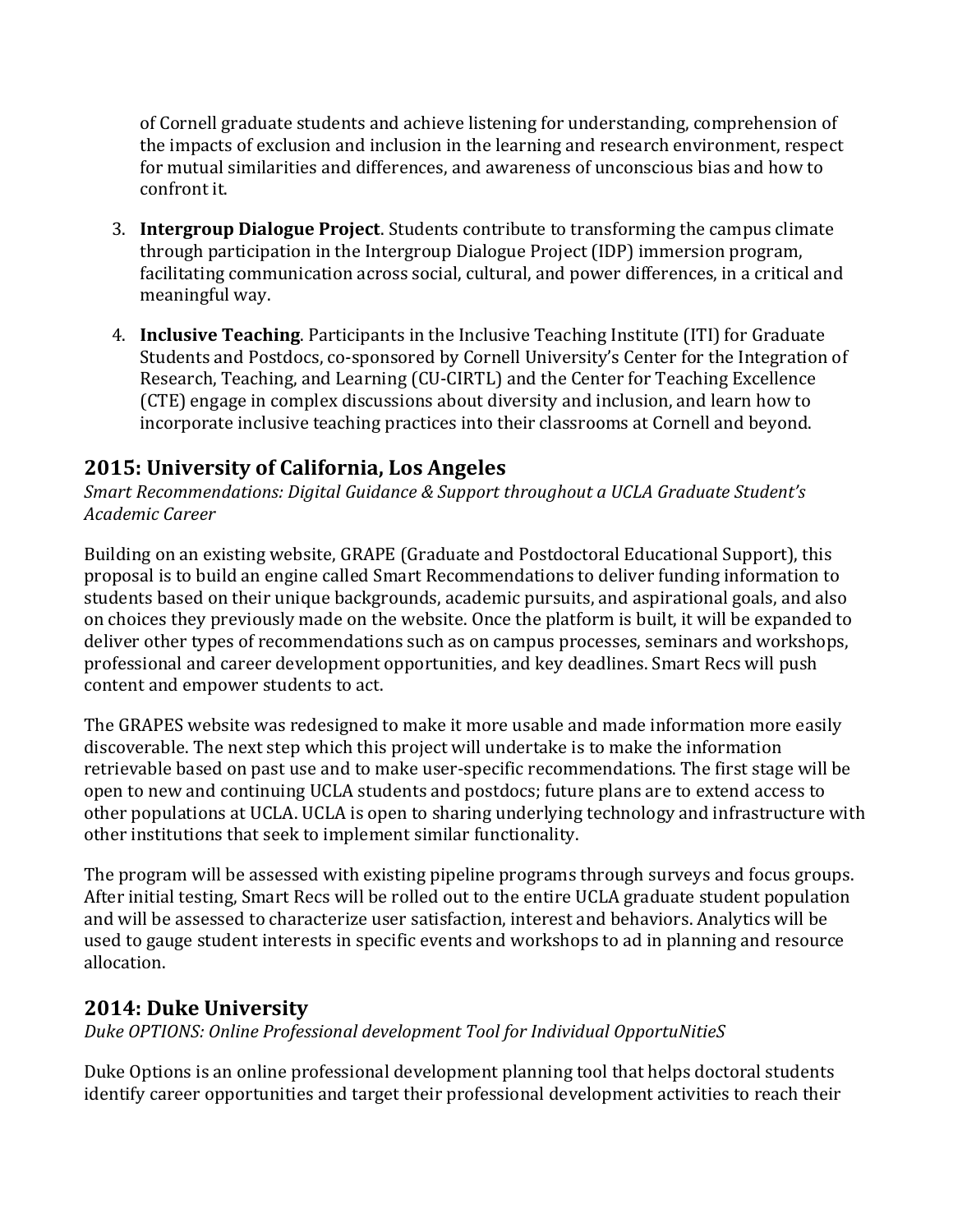career goals. The tool identifies six core competencies doctoral students should development: teaching and mentoring communication skills, professional adaptability, self-awareness, leadership, and professionalism and scholarly integrity. The tool provides suggestions, resources and steps based on the four broad disciplinary areas at Duke: social sciences, humanities, basic medical sciences and natural sciences and engineering.

Users then can set deadlines for themselves to achieve their goals on a 5-year planning calendar, with suggestions embedded by the tool for appropriate timeframes. Additionally, the tool includes ways students can consult with their advisors to help achieve their goals.

Development of the tool involves cross-campus collaborations, including the Career Center and Office of Postdoctoral Services, Directors of Graduate Studies, key faculty members, and student groups. Lunches with targeted student groups would roll-out the tool to students.

# 2013: Florida International University

Academy of Graduates for Integrative Learning Experiences (AGILE): A Synergistic Community of Doctoral Scholars

AGILE is designed to meet the need for a learning community of doctoral URM students where interpersonal and intrapersonal skills are integrated with scholarly and research pursuits. The program promotes peer mentoring and coordinated professional development modules. Community meetings will enable socialization and open communication links. The first cohort will include 15 students selected from Hispanic and African American groups and will participate for two years. Participants will prepare and maintain a portfolio and academic diary of their participation in AGILE.

The professional development modules will bring together a variety of campus offices ranging from writing, wellness, research integrity, community engagement, leadership and service, career center and academic planning and accountability. AGILE will facilitate a one-semester long leadership track of events to explore, develop and apply leadership skills. Students will undertake community service/engagement in areas of interest and expertise. The community meetings will provide an opportunity for practicing communication skills.

The collective performance of the cohort will be assessed against the general graduate population using surveys. Conclusions on the effectiveness of the program in improving retention rates, time to degree and student success will be based on the overall performance assessment.

# 2012: University of Illinois at Chicago

Promoting Success in STEM Graduate Education Scholars Program (PaSSaGE Scholars Program)

In the first phase of the PaSSaGE program, STEM departments will nominate incoming Underrepresented Minority graduate students for the program; six will be selected for the Scholar Transition to Graduate School Program based on recommendations from their research mentors and a student statement addressing research, education and career goals as well as socio-cultural challenges faced. The students will receive a stipend of \$4000 each for summer research in their home departments and participation in orientation and skills development workshops. This will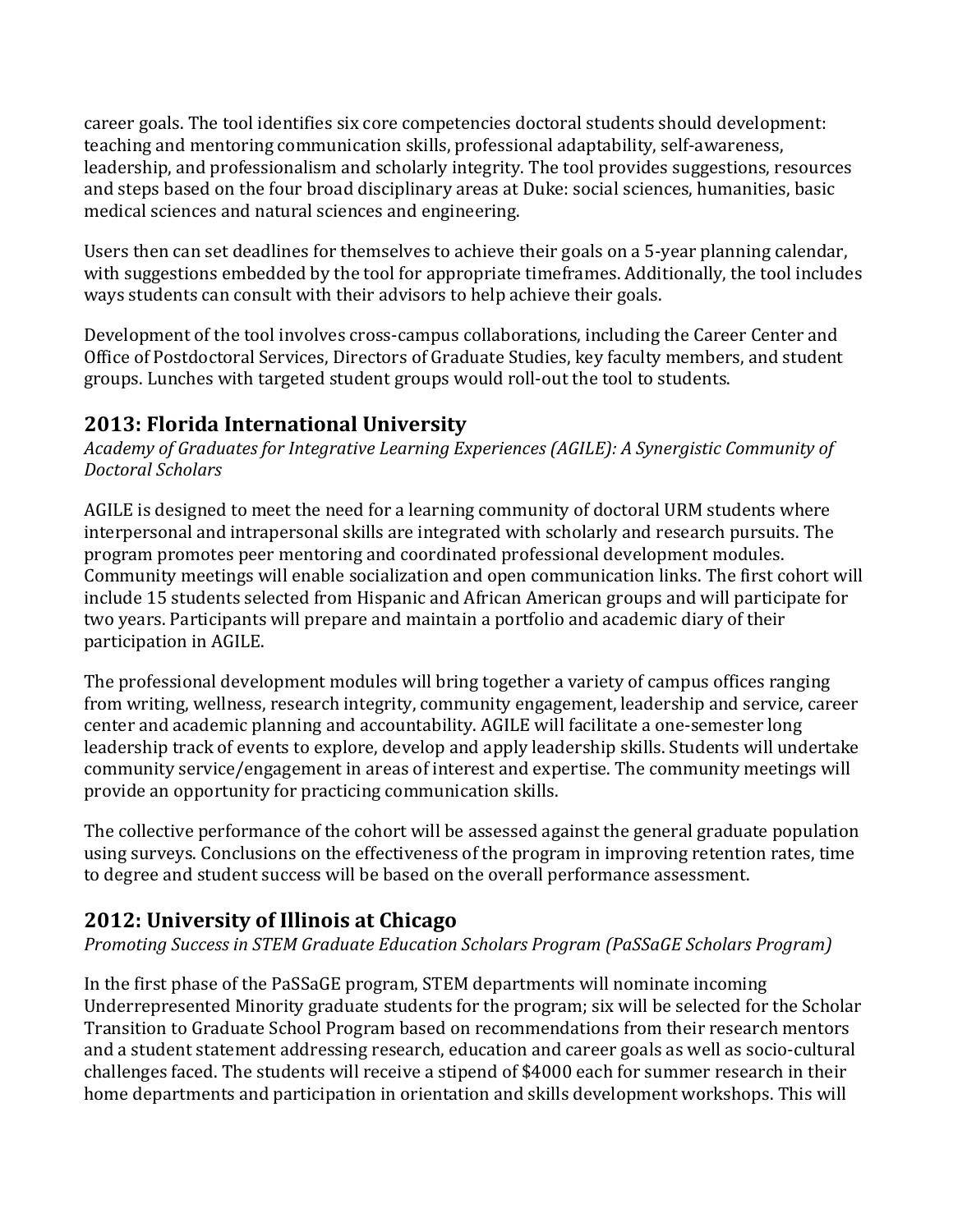allow them to building relationships in the department with the graduate college staff, to get settled in Chicago, and to get a jump-start on graduate school.

In phase two, Scholars Mentoring and Career Development Program, the students will be incorporated in the Fellows Mentoring Initiative which will provide career and psychosocial mentoring and professional and skills development activities. They will meet with graduate college staff members for one-on-one mentoring, interact with a peer mentor/become a peer mentor, and participate in community building activities and career development events such as brown bag research seminars.

Each student completing the preliminary/qualifying examination and advancing to PhD candidacy will receive \$500 to present their work at a discipline-specific meeting/conference or to attend a non-UIC discipline-specific course or workshop. As they move toward completion of the doctorate, they will also be eligible for an additional \$500 for travel to interview for postgraduate job opportunities.

UIC will assess how the PaSSaGE program impacts the retention and success of URM students. UIC hopes to secure longer term funding from public and private sectors to continue to increase retention and degree conferrals and to sustain these new initiatives in perpetuity.

# 2011: Eastern Illinois University

"The Integrative Graduate Studies Institute"

The Integrative Graduate Studies Institute will offer over a two-year period five integrative graduate mentoring programs with related assessment to track the outcomes and guide effectiveness for promoting graduate education. The institute will be staffed by a director and three graduate assistants who have experience working with underrepresented groups. The Integrative Graduate Mentoring staff will identify a graduate advocate in each undergraduate degree program and in selected partner offices. Graduate advocates will be provided with on-line and face-to-face guidance on what to include in graduate preparation materials and websites. Students will be targeted in their sophomore year.

The IGM for Key Educational Institutions program will involve having IGM-KEI staff identify existing and desired undergraduate or graduate institutional partnerships. Graduate recruitment will target key university partnerships using outreach, services and communication to build a strong and diverse graduate community.

First year graduate students will be provided with opportunities to connect with faculty, other students and the community at three key points  $(1<sup>st</sup>, 6<sup>th</sup>$  and  $10<sup>th</sup>$  week of study). An on-line network will allow first year students to post questions, raise issues and find guidance. The IGM Goal program will integrate alumni who have entered or completed a doctoral degree as a resource for current students to consider doctoral degrees.

The IGM-Scholars program identifies 20 high-performing undergraduates from underrepresented groups nominated by their departments. The junior year will be the focus. The students will participate in a summer program mentored by graduate faculty and conduct a research as the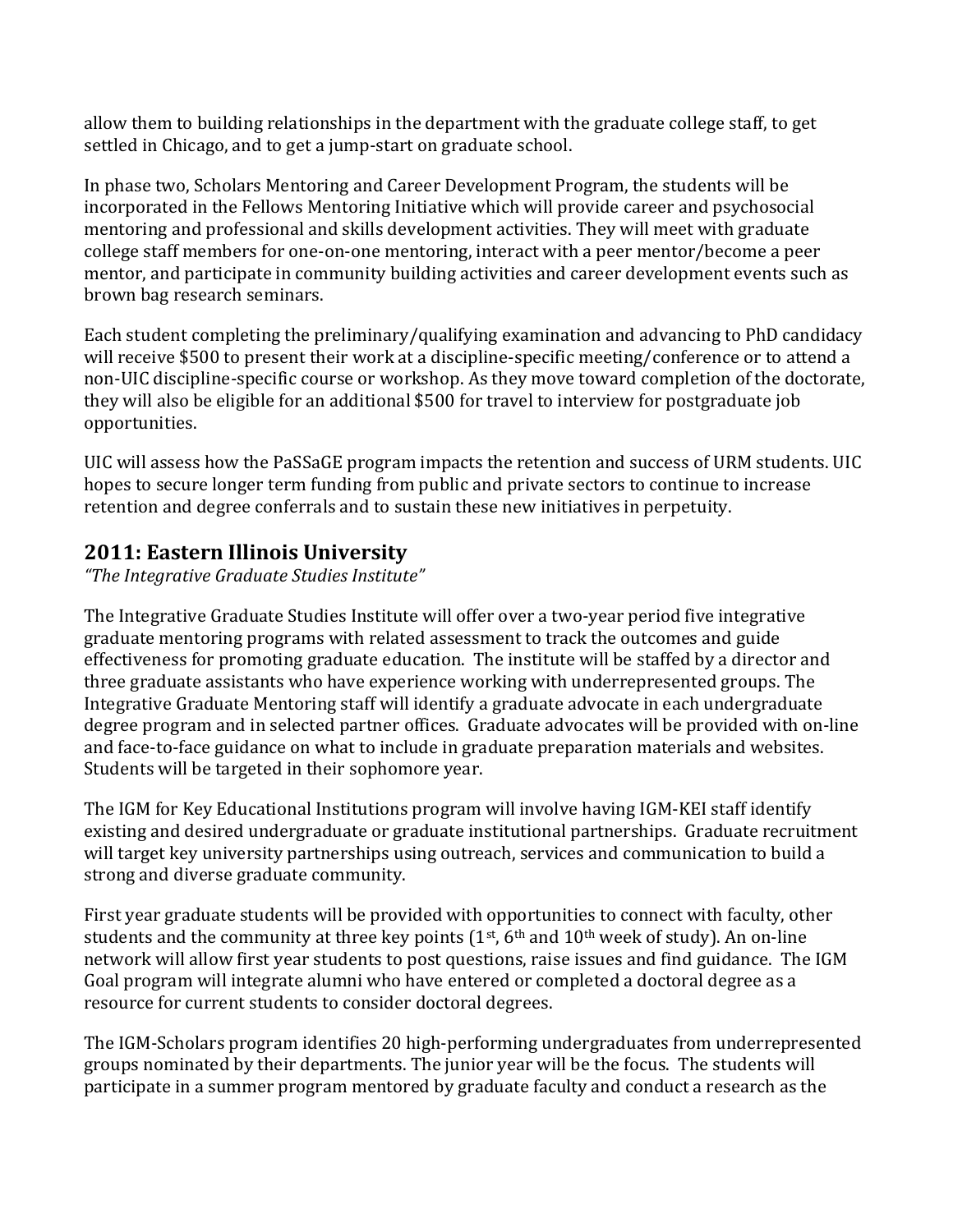basis for future graduate study. Stipends for the students and faculty mentors and a summer tuition waiver will be provided.

### 2010: Michigan State University

The Whole Student Experience: Admissions to Student Success

The proposal will bring together 4 projects as a continuation of the most successful interventions from previous grant programs, focusing on 5-10 departments who participated in other grant programs, and follow 2 cohorts of their students (entering fall 2011 and 2012) from admission to completion. Focusing on interventions that emphasize the "whole student," the topics will include:

- 1. Admitting students using holistic review
- 2. Setting expectations early
- 3. Developing career and professional development plans from the first year of doctoral experience through early years of first job placement
- 4. Providing development at key transition points at the doctoral program

These activities will draw upon the Setting Expectation and Conflict Resolution program, the PREP program (career and professional development), an AGEP grant, an NSF Innovation through Institutional Integrant grant, and the CGS PhD Completion Project.

#### 1. Admissions

Admissions and outcomes data from the PhD Completion Project will be shared with the admissions committees in participating depart as well as information on the new GRE. The committees will track additional "predictors for success" used in admissions decisions. Student outcomes will be tracked.

#### 2. Setting Expectations and Conflict Resolution

A workshop will be designed for partner departments and offered for doctoral cohorts during their first semester.

#### 3. Career and Professional Development

A workshop will be held for students, focusing on assessing skills, developing a professional plan and using the website to save it, finding professional development activities, and using resources on campus. The follow-up will include yearly focus groups.

#### 4. Writing

Senior graduate students in participating departments will be trained and success will be assessed. A module on writing will be added to the Summer Resources Opportunities Program that encourages an inclusive community of undergraduate to explore research and graduate education.

### 2009: University of California, Davis

Mentoring at Critical Transitions: Faculty Readiness from Admission to Completion

This pilot project draws upon the best practices of national initiatives in graduate education to enhance faculty preparedness in areas affecting the academic socialization and success of a diverse doctoral student population during the transitions from applicant to student, coursework